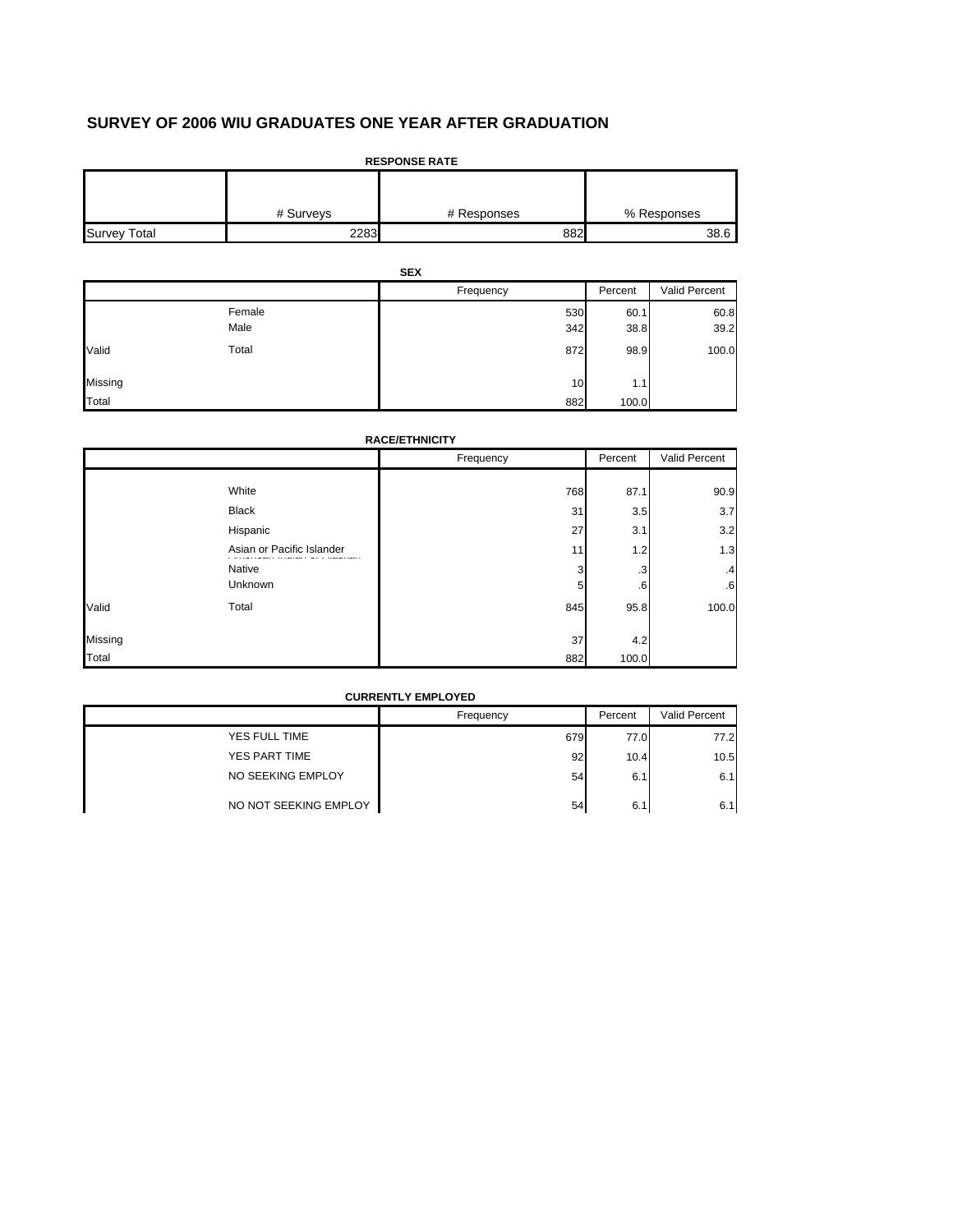| Valid   | Total | 879    | 99.7      | 100.0 |
|---------|-------|--------|-----------|-------|
| Missing |       | R<br>ر | $\cdot$ 3 |       |
| Total   |       | 882    | 100.0     |       |

## **EMPLOYMENT ZIP AREA**

|         | EMPLOYMENT ZIP AREA     |           |         |               |  |
|---------|-------------------------|-----------|---------|---------------|--|
|         |                         | Frequency | Percent | Valid Percent |  |
|         | NORTHEAST REGION        | 8         | .9      | 1.0           |  |
|         | <b>EASTERN REGION</b>   | 8         | .9      | 1.0           |  |
|         | SOUTHERN REGION         | 20        | 2.3     | 2.4           |  |
|         | (EXCLUDES IL)           | 106       | 12.0    | 12.9          |  |
|         | <b>WESTERN REGION</b>   | 130       | 14.7    | 15.8          |  |
|         | <b>CHICAGO</b>          | 39        | 4.4     | 4.7           |  |
|         | CHICAGO)                | 195       | 22.1    | 23.7          |  |
|         | <b>WESTERN ILLINOIS</b> | 171       | 19.4    | 20.8          |  |
|         | <b>OTHER ILLINOIS</b>   | 146       | 16.6    | 17.7          |  |
| Valid   | Total                   | 823       | 93.3    | 100.0         |  |
| Missing |                         | 59        | 6.7     |               |  |
| Total   |                         | 882       | 100.0   |               |  |

### **CLASSIFY EMPLOYER**

|         |                       | Frequency | Percent | Valid Percent |
|---------|-----------------------|-----------|---------|---------------|
|         | SELF-EMPLOYED         | 28        | 3.2     | 3.9           |
|         | <b>IND/BUSINESS</b>   | 313       | 35.5    | 44.0          |
|         | <b>PROF FIRM</b>      | 28        | 3.2     | 3.9           |
|         | COLLEGE               | 39        | 4.4     | 5.5           |
|         | EL ED                 | 110       | 12.5    | 15.5          |
|         | <b>HEALTH-RELATED</b> | 57        | 6.5     | 8.0           |
|         | <b>GOVERNMENT</b>     | 113       | 12.8    | 15.9          |
|         | <b>ARMED SERVICES</b> | 14        | 1.6     | 2.0           |
|         | <b>OTHER</b>          | 9         | 1.0     | 1.3           |
| Valid   | Total                 | 711       | 80.6    | 100.0         |
|         |                       |           |         |               |
| Missing |                       | 171       | 19.4    |               |
| Total   |                       | 882       | 100.0   |               |

## **SATISFACTION WITH JOB**

|         |                          | Frequency | Percent | Valid Percent |
|---------|--------------------------|-----------|---------|---------------|
|         | <b>VERY SATISFIED</b>    | 274       | 31.1    | 35.6          |
|         | <b>SATISFIED</b>         | 240       | 27.2    | 31.2          |
|         | SOMEWHAT SATISFIED       | 157       | 17.8    | 20.4          |
|         | SOMEWHAT DISSATISFIED    | 46        | 5.2     | 6.0           |
|         | <b>DISSATISFIED</b>      | 34        | 3.9     | 4.4           |
|         | <b>VERY DISSATISFIED</b> | 18        | 2.0     | 2.3           |
| Valid   | Total                    | 769       | 87.2    | 100.0         |
| Missing |                          | 113       | 12.8    |               |
| Total   |                          | 882       | 100.0   |               |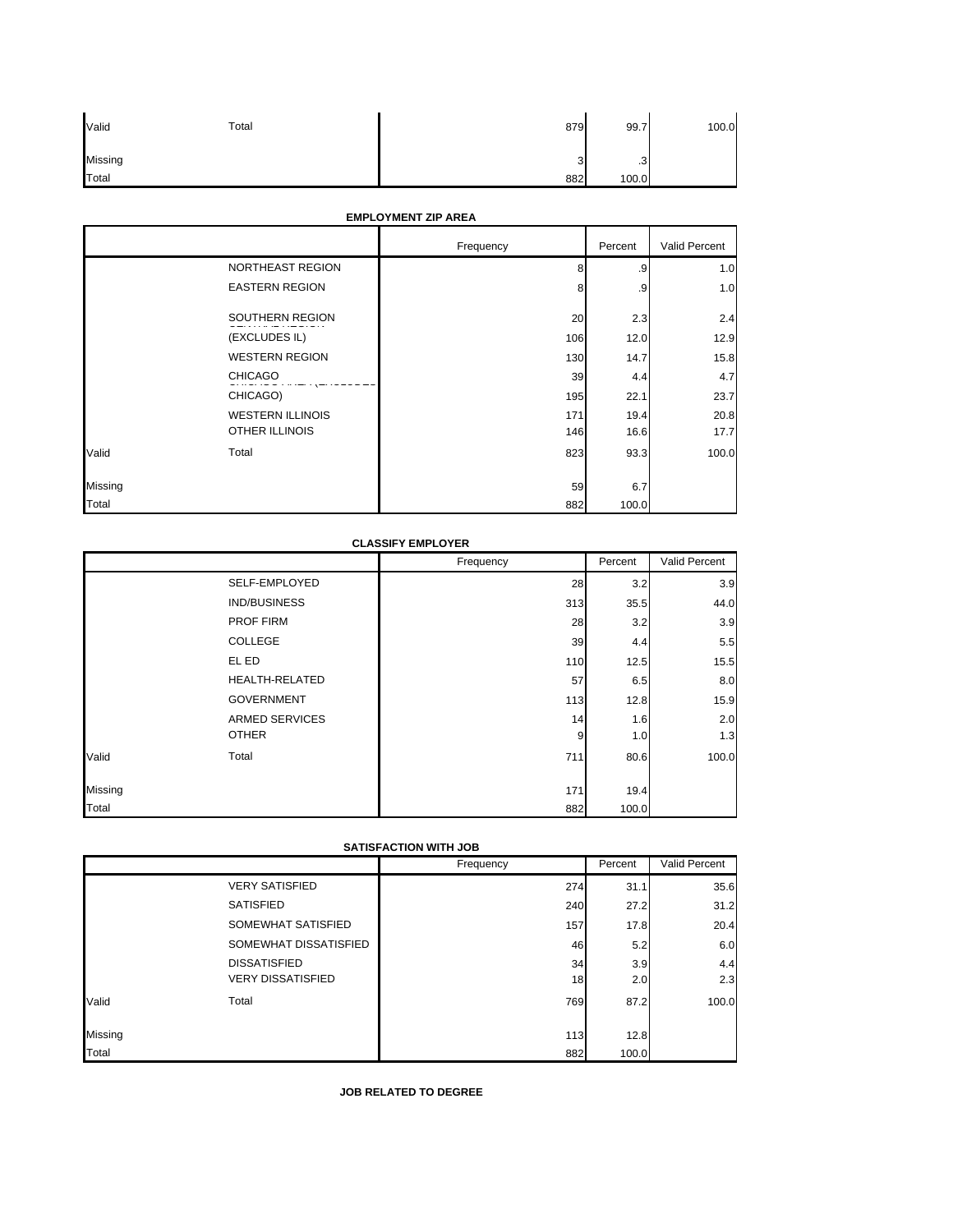|         |                        | Frequency | Percent | Valid Percent |
|---------|------------------------|-----------|---------|---------------|
|         | <b>CLOSELY RELATED</b> | 350       | 39.7    | 45.6          |
|         | <b>RELATED</b>         | 219       | 24.8    | 28.6          |
|         | <b>UNRELATED</b>       | 198       | 22.4    | 25.8          |
| Valid   | Total                  | 767       | 87.0    | 100.0         |
|         |                        |           |         |               |
| Missing |                        | 115       | 13.0    |               |
| Total   |                        | 882       | 100.0   |               |

### **JOB UNRELATED TO DEGREE BY CHOICE**

|         |                         | Frequency | Percent      | Valid Percent |
|---------|-------------------------|-----------|--------------|---------------|
|         | <b>YES</b><br><b>NO</b> | 105<br>99 | 11.9<br>11.2 | 51.5<br>48.5  |
| Valid   | Total                   | 204       | 23.1         | 100.0         |
| Missing |                         | 678       | 76.9         |               |
| Total   |                         | 882       | 100.0        |               |

### **WHEN FIRST JOB SECURED**

|         |                          | Frequency | Percent | Valid Percent |
|---------|--------------------------|-----------|---------|---------------|
|         | <b>ENROLLED</b>          | 137       | 15.5    | 17.9          |
|         | <b>GRADUATION</b>        | 178       | 20.2    | 23.3          |
|         | <b>SECURED JOB AFTER</b> |           |         |               |
|         | <b>GRADUATION</b>        | 450       | 51.0    | 58.8          |
| Valid   | Total                    | 765       | 86.7    | 100.0         |
|         |                          |           |         |               |
| Missing |                          | 117       | 13.3    |               |
| Total   |                          | 882       | 100.0   |               |

### **HOW MANY MONTHS AFTER GRADUATION**

|                       | Frequency | Percent | Valid Percent |
|-----------------------|-----------|---------|---------------|
| LESS THAN ONE MONTH   | 85        | 9.6     | 18.4          |
| <b>MONTHS</b>         | 152       | 17.2    | 33.0          |
| <b>MONTHS</b>         | 118       | 13.4    | 25.6          |
| <b>MONTHS</b>         | 68        | 7.7     | 14.8          |
| MORE THAN NINE MONTHS | 38        | 4.3     | 8.2           |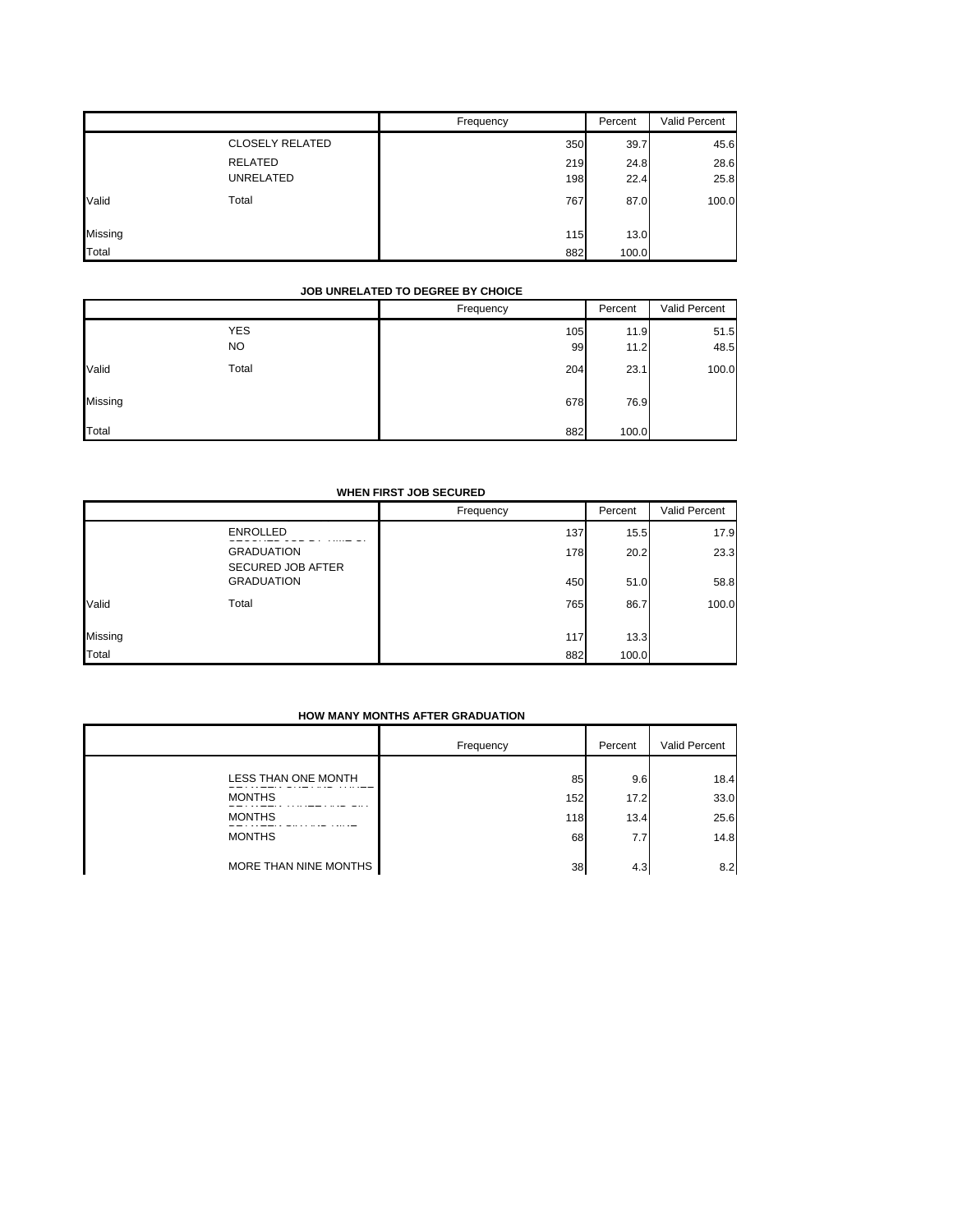| Valid   | Total | 461 | 52.3  | 100.0 |
|---------|-------|-----|-------|-------|
| Missing |       | 421 | 47.7  |       |
| Total   |       | 882 | 100.0 |       |

## **CURRENT OCCUPATION**

|                                                      | Frequency      | Percent    | Valid Percent |
|------------------------------------------------------|----------------|------------|---------------|
|                                                      |                |            |               |
| MANAGEMENT                                           | 87             | 9.9        | 11.9          |
| <b>BUSINESS OPERATIONS</b>                           | 46             | 5.2        | 6.3           |
| <b>FINANCIAL SPECIALISTS</b>                         | 36             | 4.1        | 4.9           |
| <b>COMPUTER SPECIALISTS</b>                          | 20             | 2.3        | 2.7           |
| AND CARTOGRAPHERS                                    | 1              | $\cdot$ 1  | $\cdot$ 1     |
| <b>ENGINEERS &amp; RELATED</b><br><b>TECHNICIANS</b> | 18             | 2.0        | 2.5           |
| LIFE AND PHYSICAL<br><b>SCIENTISTS</b>               | 15             | 1.7        | 2.0           |
| HEALTH-REGISTERED<br><b>NURSES</b>                   | $\mathbf{1}$   | .1         | $\cdot$ 1     |
| <b>HEALTH-THERAPISTS</b>                             | 11             | 1.2        | 1.5           |
| HEALTH--OTHER HEALTH<br><b>PRACTITIONERS</b>         | 25             | 2.8        | 3.4           |
| <b>COMMUNITY &amp; SOCIAL</b><br><b>SERVICE</b>      | 55             | 6.2        | 7.5           |
| LEGAL--ATTORNEYS--<br><b>JUDGES</b>                  | 1              | .1         | $\cdot$ 1     |
| LEGAL--SUPPORT<br><b>WORKERS</b>                     | 8              | .9         | 1.1           |
| EDUCATION--EARLY<br>CHILDHOOD TEACHERS               | 17             | 1.9        | 2.3           |
| EDUCATION--ELEMENTARY<br><b>SCHOOL</b>               | 32<br>22       | 3.6<br>2.5 | 4.4<br>3.0    |
| EDUCATION--SECONDARY<br><b>SCHOOL TEACHERS</b>       | 13             | 1.5        | 1.8           |
| EDUCATION--SPECIAL<br><b>EDUCATION TEACHERS</b>      | 17             | 1.9        | 2.3           |
| EDUCATION--OTHER                                     | 26             | 2.9        | 3.5           |
| <b>LIBRARY OCCUPATIONS</b>                           | 4              | .5         | $.5\,$        |
| ARTS & DESIGN WORKERS                                | 10             | 1.1        | 1.4           |
| <b>PERFORMERS</b>                                    | 5              | .6         | .7            |
| <b>MEDIA &amp; COMM WORKERS</b><br><b>SALES</b>      | 12<br>64       | 1.4<br>7.3 | 1.6<br>8.7    |
| OFFICE & ADMINISTRATION                              | 49             | 5.6        | 6.7           |
| PROTECTIVE SERVICES                                  | 71             | 8.0        | 9.7           |
| FOOD PREP & SERVING                                  | 13             | 1.5        | 1.8           |
| <b>BUILDING &amp; GROUNDS</b>                        | 6              | .7         | .8            |
| <b>SERVICES</b><br><b>FARMING, FISHING &amp;</b>     | 11             | 1.2        | 1.5           |
| <b>FORESTRY</b>                                      | 11             | 1.2        | 1.5           |
| <b>EXTRACTIVE</b>                                    | 8              | $\cdot 9$  | 1.1           |
| <b>MAINTENANCE &amp; REPAIR</b>                      | $\overline{c}$ | $\cdot$    | $\cdot$ 3     |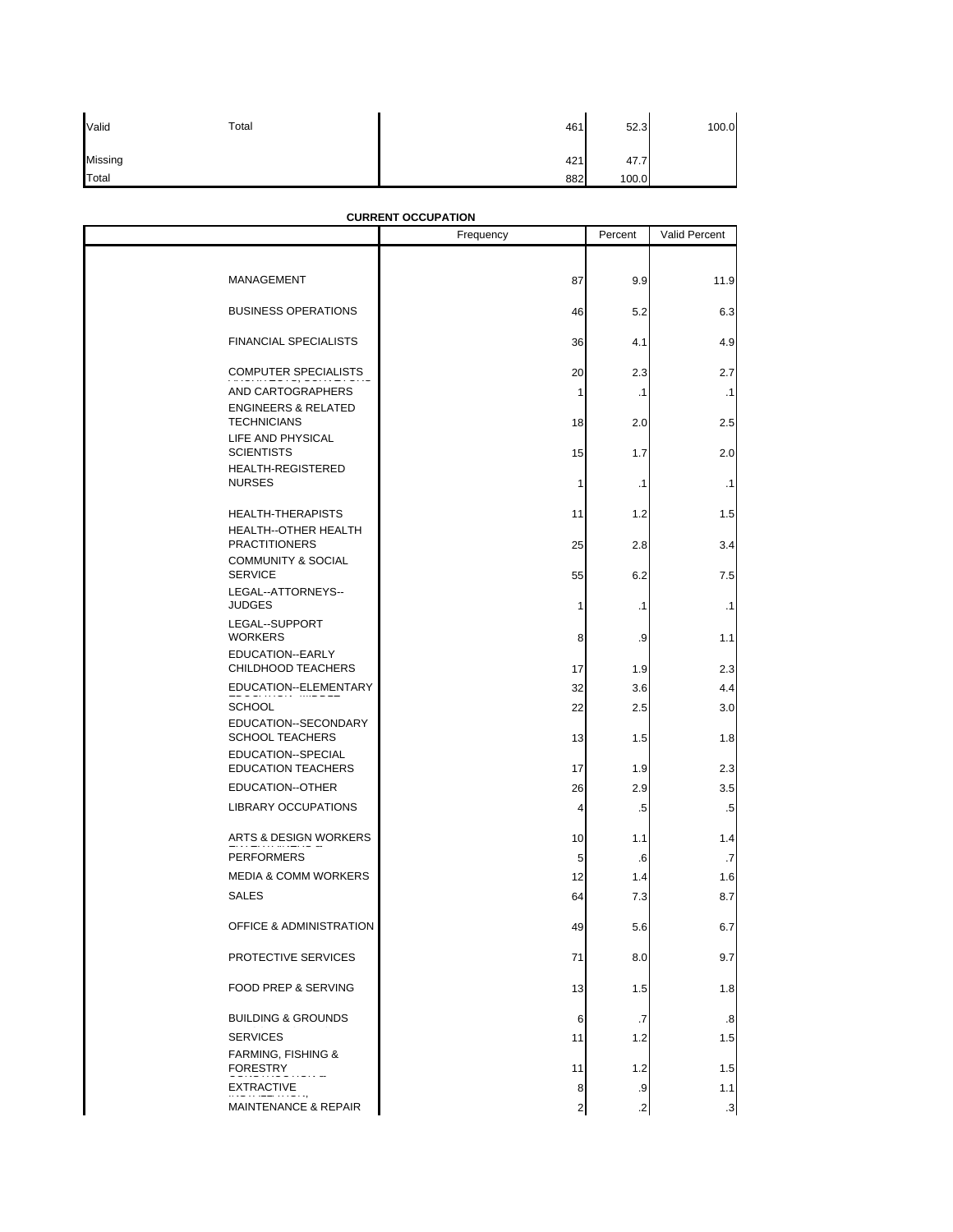$\mathsf{l}$ 

PRODUCTION  $\begin{bmatrix} 4 & 5 \end{bmatrix}$  .5 MATERIAL MOVING  $\begin{bmatrix} 5 & 6 \end{bmatrix}$  .7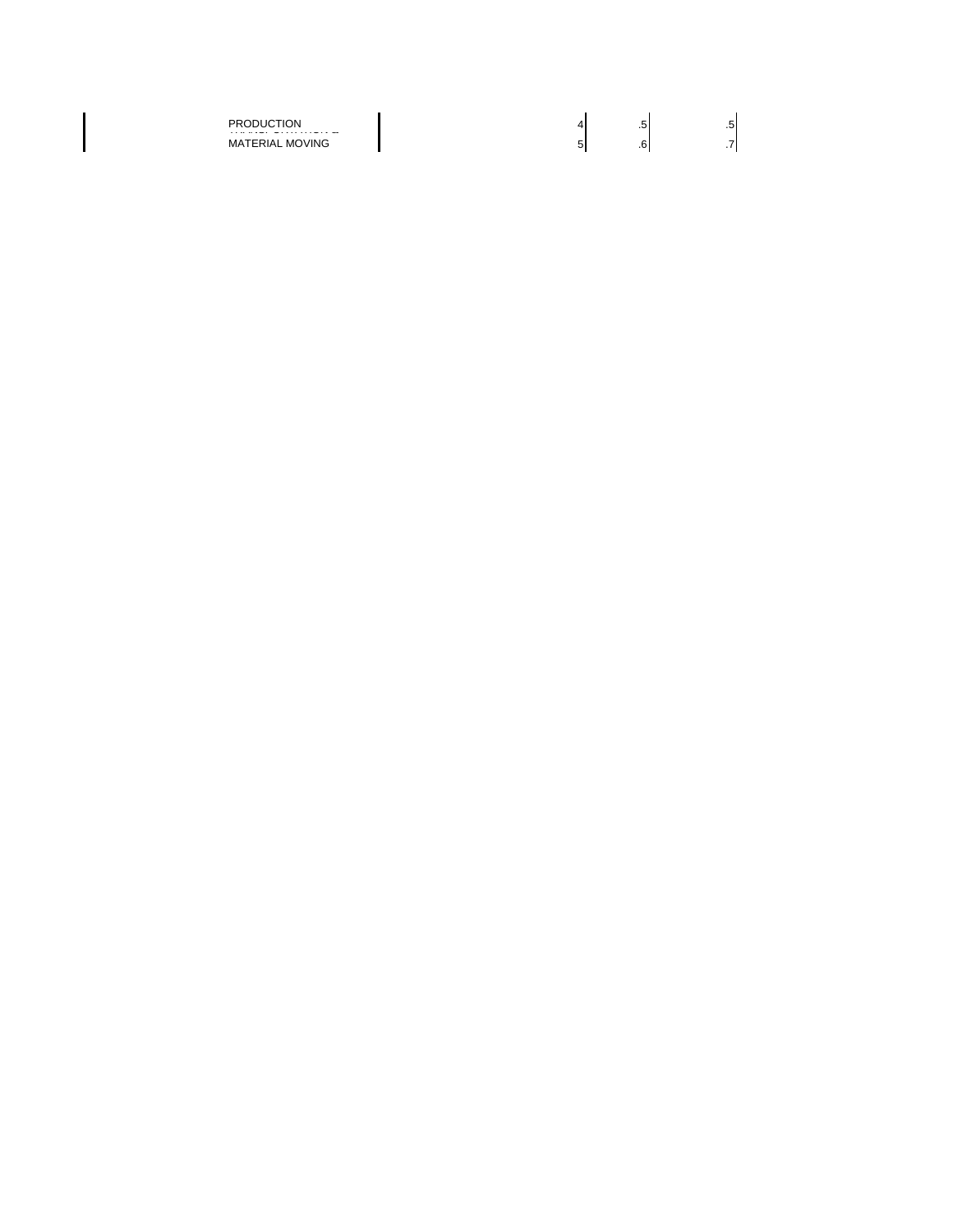|         | <b>MILITARY</b> | 8   | .9    | 1.1   |
|---------|-----------------|-----|-------|-------|
| Valid   | Total           | 734 | 83.2  | 100.0 |
| Missing |                 | 148 | 16.8  |       |
| Total   |                 | 882 | 100.0 |       |

## **INCOME RANGE**

|                   | Frequency | Percent | Valid Percent |
|-------------------|-----------|---------|---------------|
| \$10,000 AND LESS | 39        | 4.4     | 4.9           |
| \$10,001-\$20,000 | 91        | 10.3    | 11.5          |
| \$20,001-\$30,000 | 232       | 26.3    | 29.4          |
| \$30,001-\$40,000 | 191       | 21.7    | 24.2          |
| \$40,001-\$50,000 | 81        | 9.2     | 10.3          |
| \$50,001-\$60,000 | 26        | 2.9     | 3.3           |
| \$60,001-\$70,000 | 5         | $6 \,$  | .6            |
| \$70,001-\$80,000 | 4         | .5      | $.5\,$        |
| \$80,001 OR MORE  | 121       | 13.7    | 15.3          |
| Total<br>Valid    | 790       | 89.6    | 100.0         |
| Missing           | 92        | 10.4    |               |
| Total             | 882       | 100.0   |               |

### **DEGREE PREPARED FOR PRESENT JOB**

|         |                     | Frequency | Percent | Valid Percent |
|---------|---------------------|-----------|---------|---------------|
|         | <b>VERY WELL</b>    | 171       | 19.4    | 23.0          |
|         | <b>WELL</b>         | 240       | 27.2    | 32.3          |
|         | ADEQUATELY          | 252       | 28.6    | 33.9          |
|         | <b>INADEQUATELY</b> | 51        | 5.8     | 6.9           |
|         | <b>POORLY</b>       | 8         | .9      | 1.1           |
|         | <b>VERY POORLY</b>  | 22        | 2.5     | 3.0           |
| Valid   | Total               | 744       | 84.4    | 100.0         |
| Missing |                     | 138       | 15.6    |               |
| Total   |                     | 882       | 100.0   |               |

### **ENROLLED IN A UNIVERSITY**

|              |                | Frequency | Percent | Valid Percent |
|--------------|----------------|-----------|---------|---------------|
|              | YES--FULL TIME | 129       | 14.6    | 14.8          |
|              | YES--PART TIME | 73        | 8.3     | 8.4           |
|              | NO             | 668       | 75.7    | 76.8          |
| Valid        | Total          | 870       | 98.6    | 100.0         |
|              |                |           |         |               |
| Missing      |                | 12        | 1.4     |               |
| <b>Total</b> |                | 882       | 100.0   |               |

### **PURSUING ADDITIONAL DEGREE**

|     | Frequency | Percent         | Valid Percent |
|-----|-----------|-----------------|---------------|
| YES | 165       | 18.7            | 85.9          |
| NO  | 27        | $\sim$<br>ا . ت | 14.1          |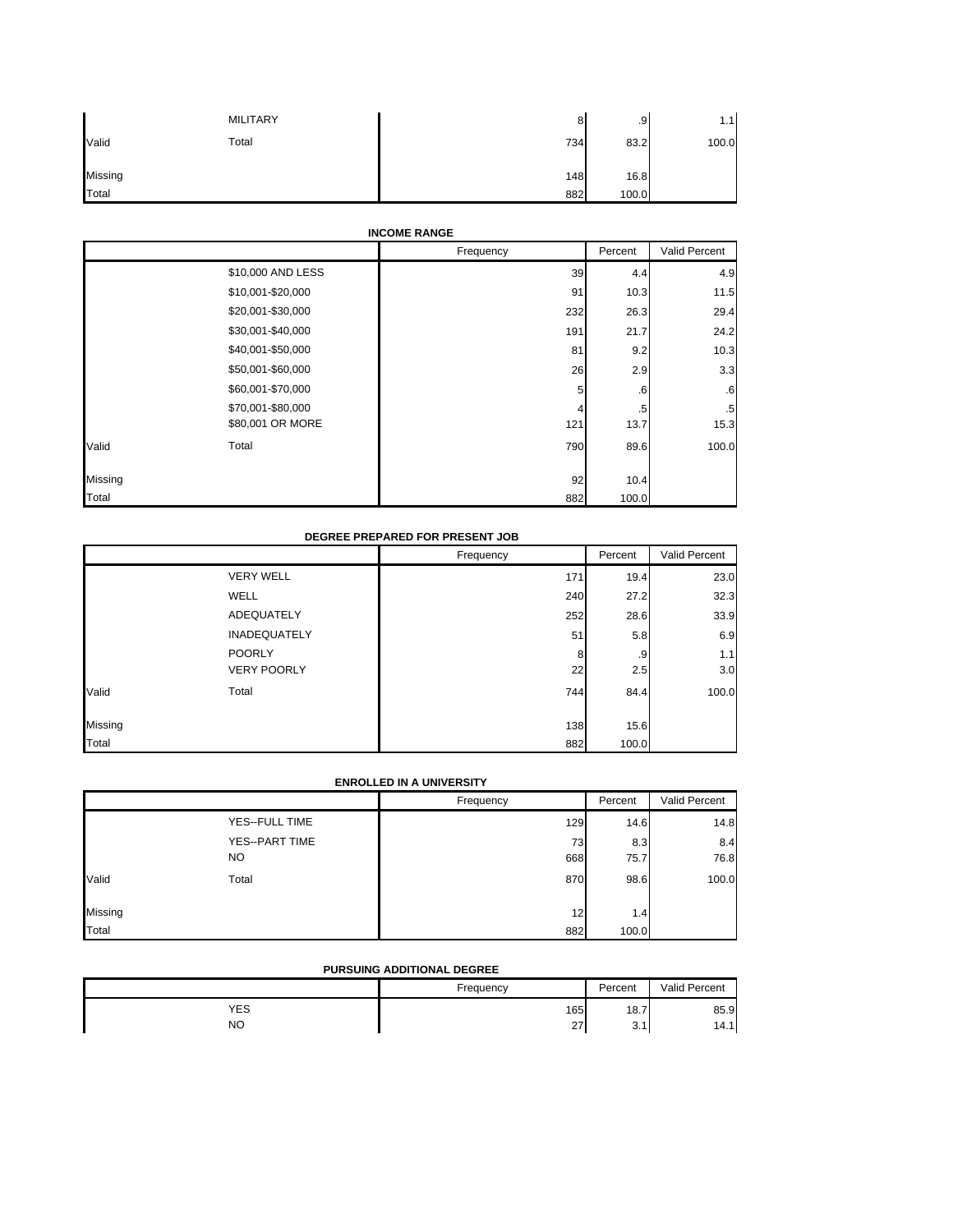| Valid   | Total | 192 | 21.8  | 100.0 |
|---------|-------|-----|-------|-------|
| Missing |       | 690 | 78.2  |       |
| Total   |       | 882 | 100.0 |       |

## **DEGREE LEVEL**

|         |                         | Frequency | Percent   | Valid Percent   |
|---------|-------------------------|-----------|-----------|-----------------|
|         | <b>ASSOCIATE</b>        | 5         | .6        | 3.0             |
|         | 2ND BACHELOR            | 9         | 1.0       | 5.5             |
|         | <b>ACADEMIC MASTERS</b> | 89        | 10.1      | 54.3            |
|         | PROF MASTER             | 38        | 4.3       | 23.2            |
|         | <b>MEDICINE</b>         |           | $\cdot$ 1 | $.6\phantom{0}$ |
|         | <b>HEALTH PROF</b>      | 5         | .6        | 3.0             |
|         | <b>THEOLOGY</b>         |           | $\cdot$ 1 | .6              |
|         | LAW                     | 5         | .6        | 3.0             |
|         | <b>OTHER</b>            | 11        | 1.2       | 6.7             |
| Valid   | Total                   | 164       | 18.6      | 100.0           |
| Missing |                         | 718       | 81.4      |                 |
| Total   |                         | 882       | 100.0     |                 |

## **PREPERATION FOR ADDITIONAL DEGREE**

|         |                     | Frequency | Percent | Valid Percent |
|---------|---------------------|-----------|---------|---------------|
|         | <b>VERY WELL</b>    | 50        | 5.7     | 30.1          |
|         | <b>WELL</b>         | 55        | 6.2     | 33.1          |
|         | ADEQUATELY          | 47        | 5.3     | 28.3          |
|         | <b>INADEQUATELY</b> | 10        | 1.1     | 6.0           |
|         | <b>POORLY</b>       | ◠         | $\cdot$ | 1.2           |
|         | <b>VERY POORLY</b>  | ◠         | $\cdot$ | 1.2           |
| Valid   | Total               | 166       | 18.8    | 100.0         |
| Missing |                     | 716       | 81.2    |               |
| Total   |                     | 882       | 100.0   |               |

### **ATTITUDE TOWARD UNIVERSITY**

|         | AT ITIUDE TUWARD UNIVERSITY |           |         |                 |
|---------|-----------------------------|-----------|---------|-----------------|
|         |                             | Frequency | Percent | Valid Percent   |
|         | <b>STRONGLY POSITIVE</b>    | 322       | 36.5    | 37.7            |
|         | <b>POSITIVE</b>             | 417       | 47.3    | 48.8            |
|         | SOMEWHAT POSITIVE           | 92        | 10.4    | 10.8            |
|         | SOMEWHAT NEGATIVE           | 14        | 1.6     | 1.6             |
|         | <b>NEGATIVE</b>             | 6         | .7      | $\cdot$ 7       |
|         | <b>STRONGLY NEGATIVE</b>    |           | .5      | .5 <sub>l</sub> |
| Valid   | Total                       | 855       | 96.9    | 100.0           |
| Missing |                             | 27        | 3.1     |                 |
| Total   |                             | 882       | 100.0   |                 |

### **ATTITUDE TOWARD WIU DEGREE MAJOR**

|                          | Frequency | Percent | Valid Percent |
|--------------------------|-----------|---------|---------------|
| <b>STRONGLY POSITIVE</b> | 300       | 34.0    | 34.8          |
| <b>POSITIVE</b>          | 368       | 41.7    | 42.7          |
| SOMEWHAT POSITIVE        | 132       | 15.0    | 15.3          |
| SOMEWHAT NEGATIVE        | 44        | 5.0     | 5.1           |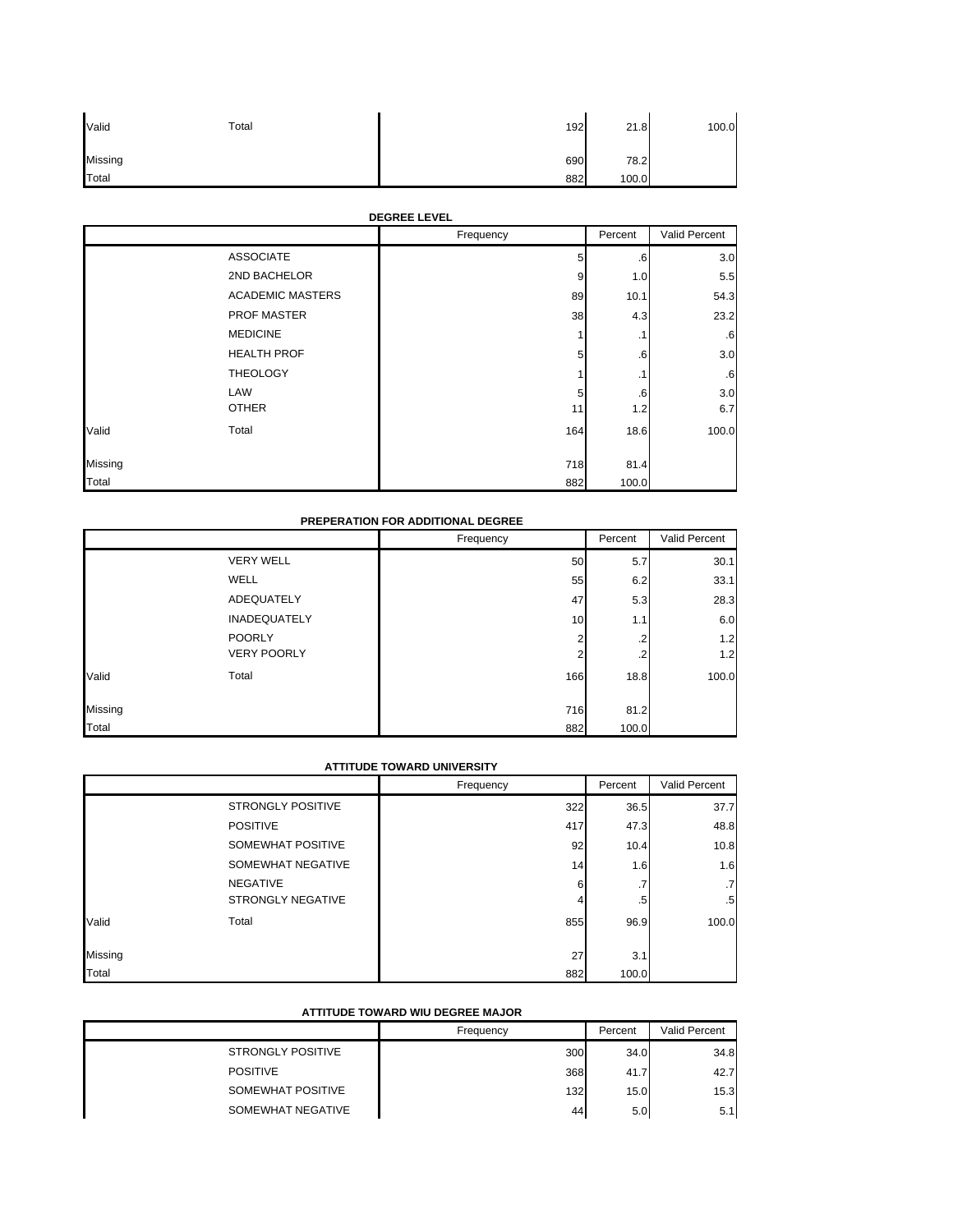|         | <b>NEGATIVE</b><br>STRONGLY NEGATIVE | 8<br>9 | .9<br>1.01 | 9<br>1.0 |
|---------|--------------------------------------|--------|------------|----------|
| Valid   | Total                                | 861    | 97.6       | 100.0    |
| Missing |                                      | 21     | 2.4        |          |
| Total   |                                      | 882    | 100.0      |          |

### **ACCESSIBLE TO PROFESSORS OUTSIDE OF CLASS**

|         | ACCESSIBLE TO FROFESSORS OUTSIDE OF CLASS |           |          |                 |
|---------|-------------------------------------------|-----------|----------|-----------------|
|         |                                           | Frequency | Percent  | Valid Percent   |
|         | <b>VERY OFTEN</b>                         | 357       | 40.5     | 41.1            |
|         | <b>OFTEN</b>                              | 401       | 45.5     | 46.2            |
|         | <b>SOMETIMES</b>                          | 102       | 11.6     | 11.8            |
|         | <b>INFREQUENTLY</b><br><b>NEVER</b>       |           | .8<br>.1 | .8<br>$\cdot$ 1 |
| Valid   | Total                                     | 868       | 98.4     | 100.0           |
| Missing |                                           | 14        | 1.6      |                 |
| Total   |                                           | 882       | 100.0    |                 |

### **COOPERATION WITH OTHER STUDENTS**

|         |                     | Frequency | Percent | Valid Percent |
|---------|---------------------|-----------|---------|---------------|
|         | <b>VERY OFTEN</b>   | 314       | 35.6    | 36.1          |
|         | <b>OFTEN</b>        | 307       | 34.8    | 35.3          |
|         | <b>SOMETIMES</b>    | 208       | 23.6    | 23.9          |
|         | <b>INFREQUENTLY</b> | 33        | 3.7     | 3.8           |
|         | <b>NEVER</b>        | 8         | .9      | .9            |
| Valid   | Total               | 870       | 98.6    | 100.0         |
| Missing |                     | 12        | 1.4     |               |
| Total   |                     | 882       | 100.0   |               |

### **ENCOURAGED TO CHALLENGE**

|         |                     | Frequency | Percent | Valid Percent |
|---------|---------------------|-----------|---------|---------------|
|         | <b>VERY OFTEN</b>   | 232       | 26.3    | 26.6          |
|         | <b>OFTEN</b>        | 387       | 43.9    | 44.4          |
|         | <b>SOMETIMES</b>    | 201       | 22.8    | 23.1          |
|         | <b>INFREQUENTLY</b> | 50        | 5.7     | 5.7           |
|         | <b>NEVER</b>        | 2         | .2      | $\cdot$ 2     |
| Valid   | Total               | 872       | 98.9    | 100.0         |
|         |                     |           |         |               |
| Missing |                     | 10        | 1.1     |               |
| Total   |                     | 882       | 100.0   |               |

## **APPROPRIATE TEACHING ACTIVITIES**

|                     | Frequency | Percent | Valid Percent |
|---------------------|-----------|---------|---------------|
| <b>VERY OFTEN</b>   | 299       | 33.9    | 34.3          |
| <b>OFTEN</b>        | 433       | 49.1    | 49.7          |
| <b>SOMETIMES</b>    | 121       | 13.7    | 13.9          |
| <b>INFREQUENTLY</b> | 19        | 2.2     | 2.2           |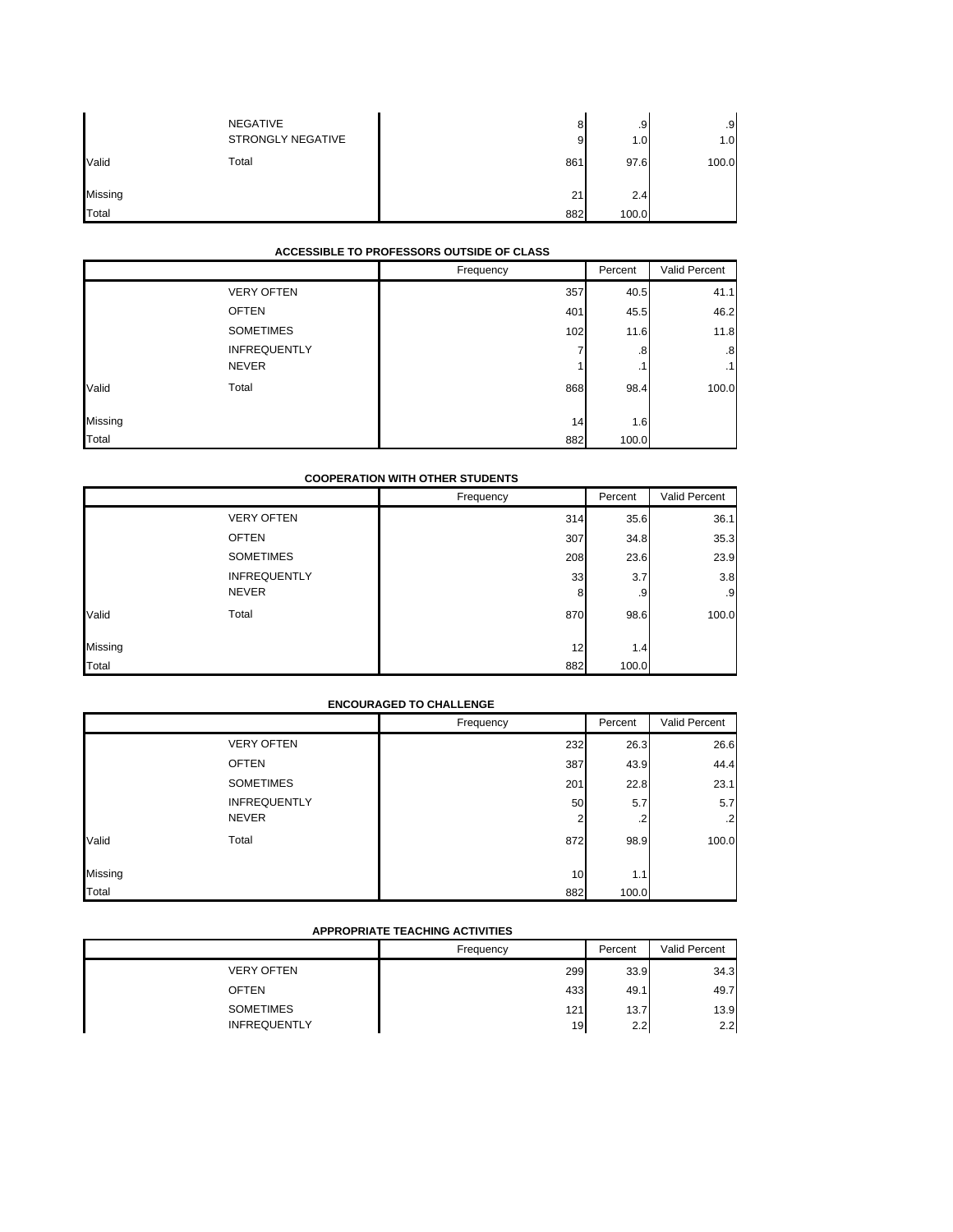| Valid   | Total | 872 | 98.9  | 100.0 |
|---------|-------|-----|-------|-------|
| Missing |       | 10  | 1.1   |       |
| Total   |       | 882 | 100.0 |       |

### **LEVEL OF EFFORT**

|         |                          | Frequency | Percent | Valid Percent |
|---------|--------------------------|-----------|---------|---------------|
|         | <b>VERY SATISFIED</b>    | 495       | 56.1    | 56.8          |
|         | SOMEWHAT SATISFIED       | 336       | 38.1    | 38.6          |
|         | SOMEWHAT DISSATISFIED    | 35        | 4.0     | 4.0           |
|         | <b>VERY DISSATISFIED</b> | 5         | .6      | -6            |
| Valid   | Total                    | 871       | 98.8    | 100.0         |
| Missing |                          | 11        | 1.2     |               |
| Total   |                          | 882       | 100.0   |               |

### **SCHEDULING-COURSE AVAILABILITY**

|         |                          | Frequency | Percent | Valid Percent |
|---------|--------------------------|-----------|---------|---------------|
|         | <b>VERY SATISFIED</b>    | 355       | 40.2    | 40.8          |
|         | SOMEWHAT SATISFIED       | 405       | 45.9    | 46.5          |
|         | SOMEWHAT DISSATISFIED    | 94        | 10.7    | 10.8          |
|         | <b>VERY DISSATISFIED</b> | 17        | 1.9     | 2.0           |
| Valid   | Total                    | 871       | 98.8    | 100.0         |
| Missing |                          | 11        | 1.2     |               |
| Total   |                          | 882       | 100.0   |               |

### **QUALITY OF LIBRARY MATERIALS**

|         |                          | Frequency | Percent | Valid Percent |
|---------|--------------------------|-----------|---------|---------------|
|         | <b>VERY SATISFIED</b>    | 414       | 46.9    | 48.3          |
|         | SOMEWHAT SATISFIED       | 363       | 41.2    | 42.3          |
|         | SOMEWHAT DISSATISFIED    | 70        | 7.9     | 8.2           |
|         | <b>VERY DISSATISFIED</b> | 11        | 1.2     | 1.3           |
| Valid   | Total                    | 858       | 97.3    | 100.0         |
| Missing |                          | 24        | 2.7     |               |
|         |                          |           |         |               |
| Total   |                          | 882       | 100.0   |               |

## **QUALITY OF ACADEMIC ADVISING**

|         |                          | Frequency | Percent | Valid Percent |
|---------|--------------------------|-----------|---------|---------------|
|         | <b>VERY SATISFIED</b>    | 411       | 46.6    | 47.2          |
|         | SOMEWHAT SATISFIED       | 293       | 33.2    | 33.7          |
|         | SOMEWHAT DISSATISFIED    | 109       | 12.4    | 12.5          |
|         | <b>VERY DISSATISFIED</b> | 57        | 6.5     | 6.6           |
| Valid   | Total                    | 870       | 98.6    | 100.0         |
| Missing |                          | 12        | 1.4     |               |
| Total   |                          | 882       | 100.0   |               |

### **EFFECT OF DEBT INCURRED**

|                 | Frequency | Percent  | Valid Percent |
|-----------------|-----------|----------|---------------|
| <b>SERIOUS</b>  | 62        | -<br>7.0 | 7.5           |
| <b>MODERATE</b> | 270       | 30.6     | 32.8          |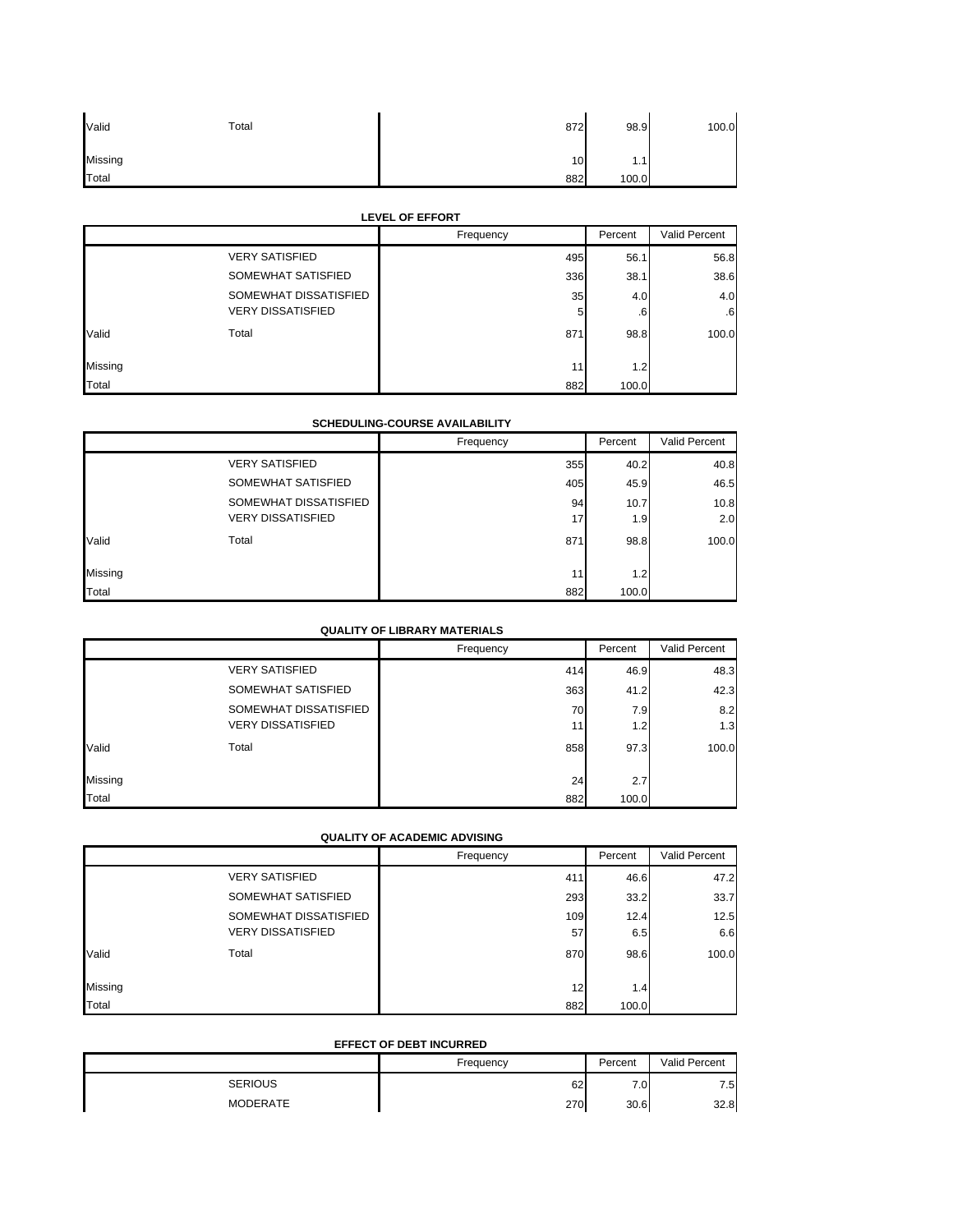|         | <b>MINOR</b><br>NOT A PROBLEM | 204<br>286 | 23.1<br>32.4 | 24.8<br>34.8 |
|---------|-------------------------------|------------|--------------|--------------|
| Valid   | Total                         | 822        | 93.2         | 100.0        |
| Missing |                               | 60         | 6.8          |              |
| Total   |                               | 882        | 100.0        |              |

## **RANGE OF AMOUNT OF DEBT INCURRED**

|         |                  | Frequency | Percent | Valid Percent |
|---------|------------------|-----------|---------|---------------|
|         | \$3,000 OR LESS  | 15        | 1.7     | 2.7           |
|         | \$3,001-7,500    | 50        | 5.7     | 9.0           |
|         | \$07,501-10,000  | 62        | 7.0     | 11.2          |
|         | \$10,001-15,000  | 116       | 13.2    | 20.9          |
|         | \$15,000 OR MORE | 312       | 35.4    | 56.2          |
| Valid   | Total            | 555       | 62.9    | 100.0         |
| Missing |                  | 327       | 37.1    |               |
| Total   |                  | 882       | 100.0   |               |

### **WILLING TO CONTACT LOCAL LEGISLATORS**

|         |                         | Frequency | Percent | Valid Percent |
|---------|-------------------------|-----------|---------|---------------|
|         | <b>YES</b>              | 331       | 37.5    | 38.5          |
|         | <b>NO</b>               | 358       | 40.6    | 41.7          |
|         | DO NOT LIVE IN ILLINOIS | 170       | 19.3    | 19.8          |
| Valid   | Total                   | 859       | 97.4    | 100.0         |
| Missing |                         | 23        | 2.6     |               |
| Total   |                         | 882       | 100.0   |               |

#### **TEACHER ED COMPLETION**

|         |            | Frequency | Percent | Valid Percent |
|---------|------------|-----------|---------|---------------|
|         | <b>YES</b> | 116       | 13.2    | 13.7          |
|         | <b>NO</b>  | 729       | 82.7    | 86.3          |
| Valid   | Total      | 845       | 95.8    | 100.0         |
| Missing |            | 37        | 4.2     |               |
| Total   |            | 882       | 100.0   |               |

## **IF YOU COMPLETED A TEACHER EDUCATION DEGREE PROGRAM AT WIU, HOW WOULD YOU RATE YOUR PREPARATION FOR THE ROLE OF A TEACHER IN THE AREAS GIVEN BELOW?**

### **SUBJECT MATTER PREPARATION**

|         |                  | Frequency       | Percent | Valid Percent |
|---------|------------------|-----------------|---------|---------------|
|         | <b>EXCELLENT</b> | 56              | 6.3     | 48.3          |
|         | GOOD             | 50              | 5.7     | 43.1          |
|         | <b>FAIR</b>      | 10 <sub>1</sub> | 1.1     | 8.6           |
| Valid   | Total            | 116             | 13.2    | 100.0         |
| Missing |                  | 766             | 86.8    |               |
| Total   |                  | 882             | 100.0   |               |

#### **HUMAN GROWTH AND DEVELOPMENT**

|      | Frequency | Percent | Valid<br>' Percent |
|------|-----------|---------|--------------------|
| .ENT | 54        | -<br>◡. | 47.0               |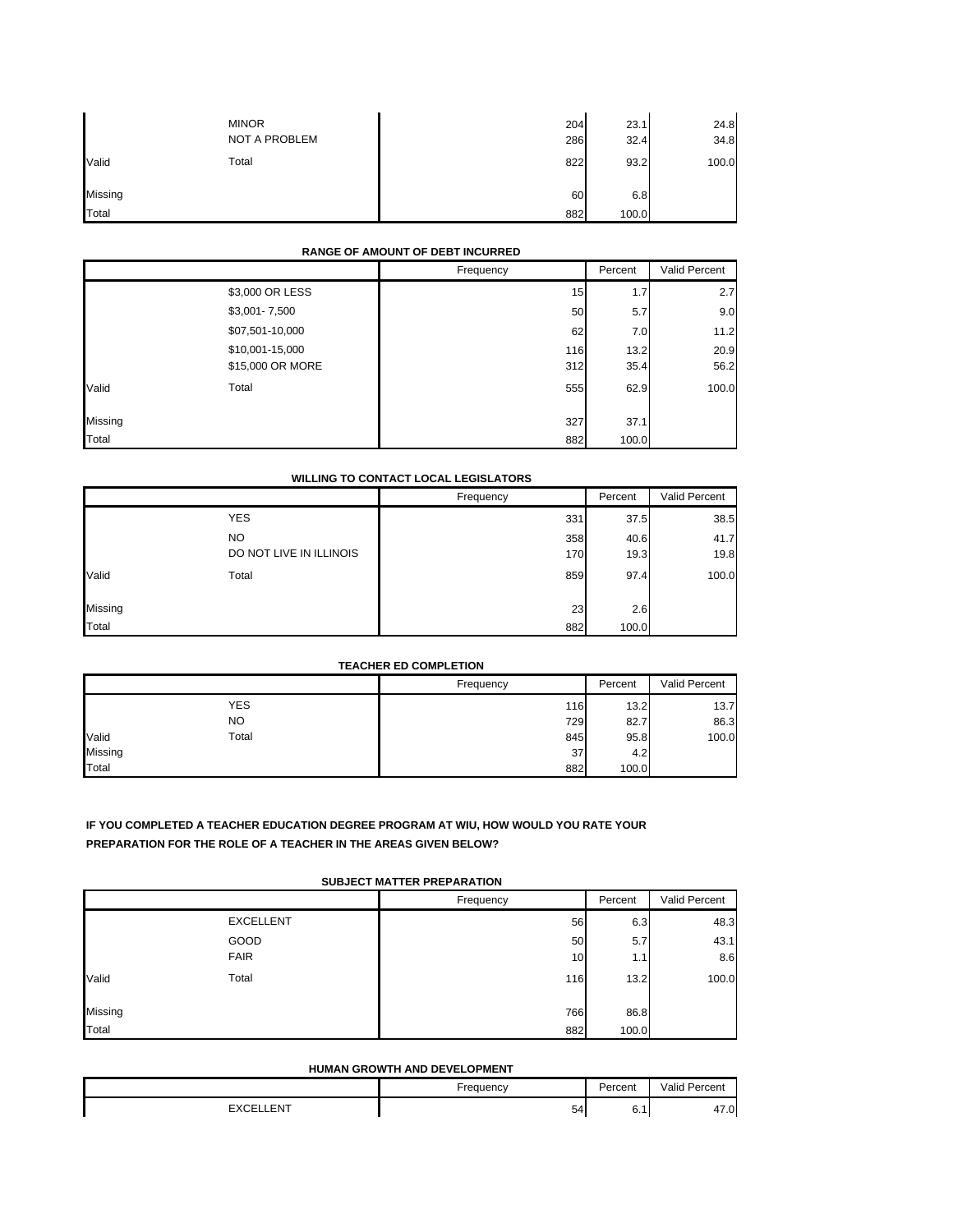$\begin{array}{c} \hline \end{array}$ 

GOOD 40.0 FAIR 13.0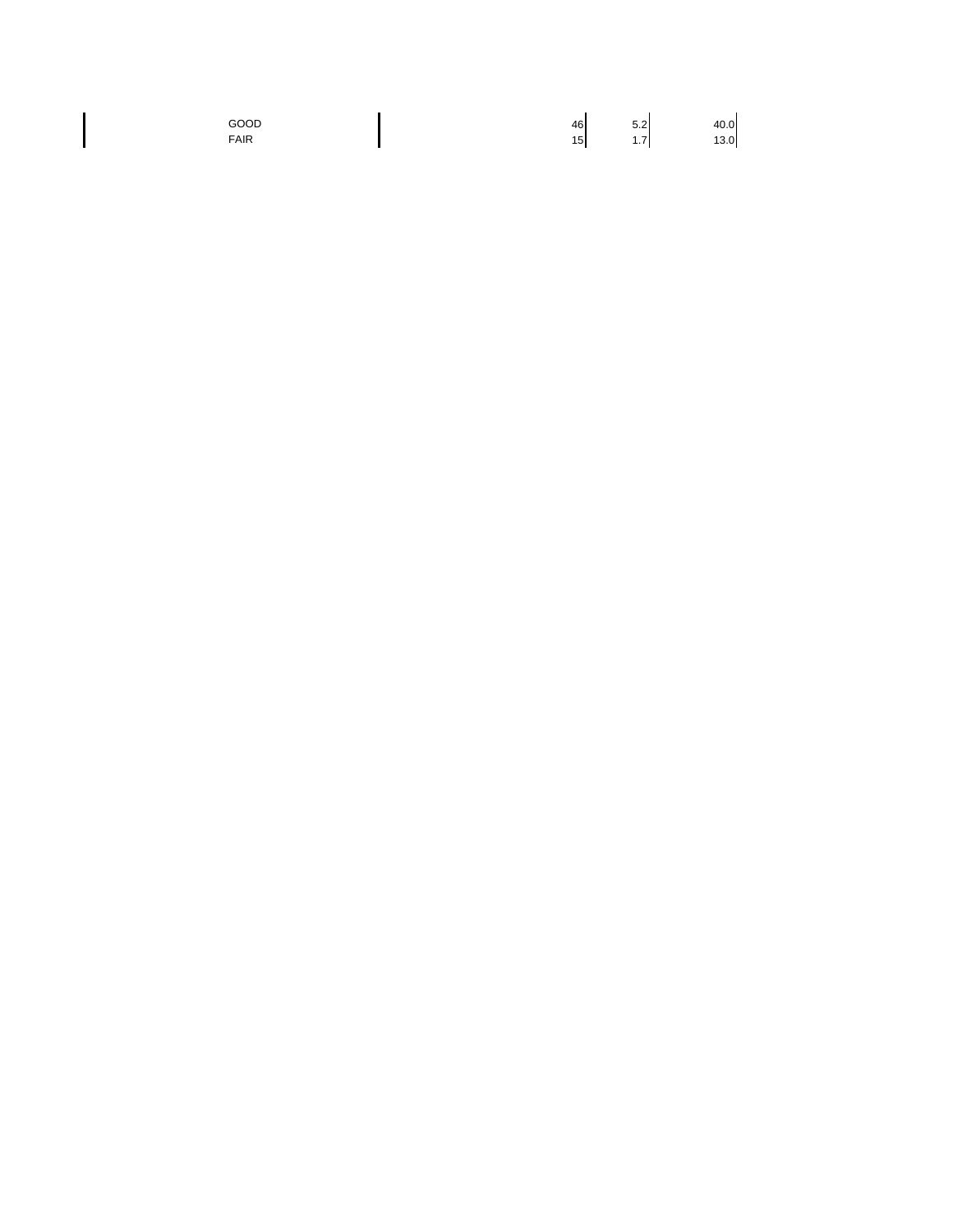| Valid   | Total | 115 | 13.0  | 100.0 |
|---------|-------|-----|-------|-------|
| Missing |       | 767 | 87.0  |       |
| Total   |       | 882 | 100.0 |       |

### **LEARNING THEORIES AND LEARNING STYLES**

|         |                  | Frequency | Percent | Valid Percent |
|---------|------------------|-----------|---------|---------------|
|         | <b>EXCELLENT</b> | 51        | 5.8     | 44.3          |
|         | GOOD             | 53        | 6.0     | 46.1          |
|         | <b>FAIR</b>      | 11        | 1.2     | 9.6           |
| Valid   | Total            | 115       | 13.0    | 100.0         |
| Missing |                  | 767       | 87.0    |               |
| Total   |                  | 882       | 100.0   |               |

### **CLASSROOM MANAGEMENT**

|         |                  | Frequency | Percent | Valid Percent |
|---------|------------------|-----------|---------|---------------|
|         | <b>EXCELLENT</b> | 28        | 3.2     | 24.3          |
|         | GOOD             | 46        | 5.2     | 40.0          |
|         | <b>FAIR</b>      | 30        | 3.4     | 26.1          |
|         | <b>POOR</b>      | 11        | 1.2     | 9.6           |
| Valid   | Total            | 115       | 13.0    | 100.0         |
|         |                  |           |         |               |
| Missing |                  | 767       | 87.0    |               |
| Total   |                  | 882       | 100.0   |               |

## **RESPONDING TO VARIED AND MULTICULTURAL NEEDS WITHIN THE SCHOOL SETTING**

|         |                  | Frequency | Percent | Valid Percent |
|---------|------------------|-----------|---------|---------------|
|         | <b>EXCELLENT</b> | 32        | 3.6     | 28.1          |
|         | GOOD             | 49        | 5.6     | 43.0          |
|         | <b>FAIR</b>      | 29        | 3.3     | 25.4          |
|         | <b>POOR</b>      | 4         | .5      | 3.5           |
| Valid   | Total            | 114       | 12.9    | 100.0         |
|         |                  |           |         |               |
| Missing |                  | 768       | 87.1    |               |
| Total   |                  | 882       | 100.0   |               |

### **PLANNING INSTRUCTION LEADING TO MEASURABLE OUTCOMES**

|         |                  | Frequency | Percent | Valid Percent |
|---------|------------------|-----------|---------|---------------|
|         | <b>EXCELLENT</b> | 62        | 7.0     | 54.4          |
|         | GOOD             | 40        | 4.5     | 35.1          |
|         | <b>FAIR</b>      | 8         | .9      | 7.0           |
|         | <b>POOR</b>      |           | .5      | 3.5           |
| Valid   | Total            | 114       | 12.9    | 100.0         |
| Missing |                  | 768       | 87.1    |               |
| Total   |                  | 882       | 100.0   |               |

### **SELECTING AND USING APPROPRIATE MATERIALS AND TEACHING AIDS**

|                  | Frequency | Percent | Valid Percent |
|------------------|-----------|---------|---------------|
| <b>EXCELLENT</b> | 68        | .       | 59.1          |
| GOOD             | 36        | т.      | 31.3          |
| <b>FAIR</b>      | 10        | .       | 8.7           |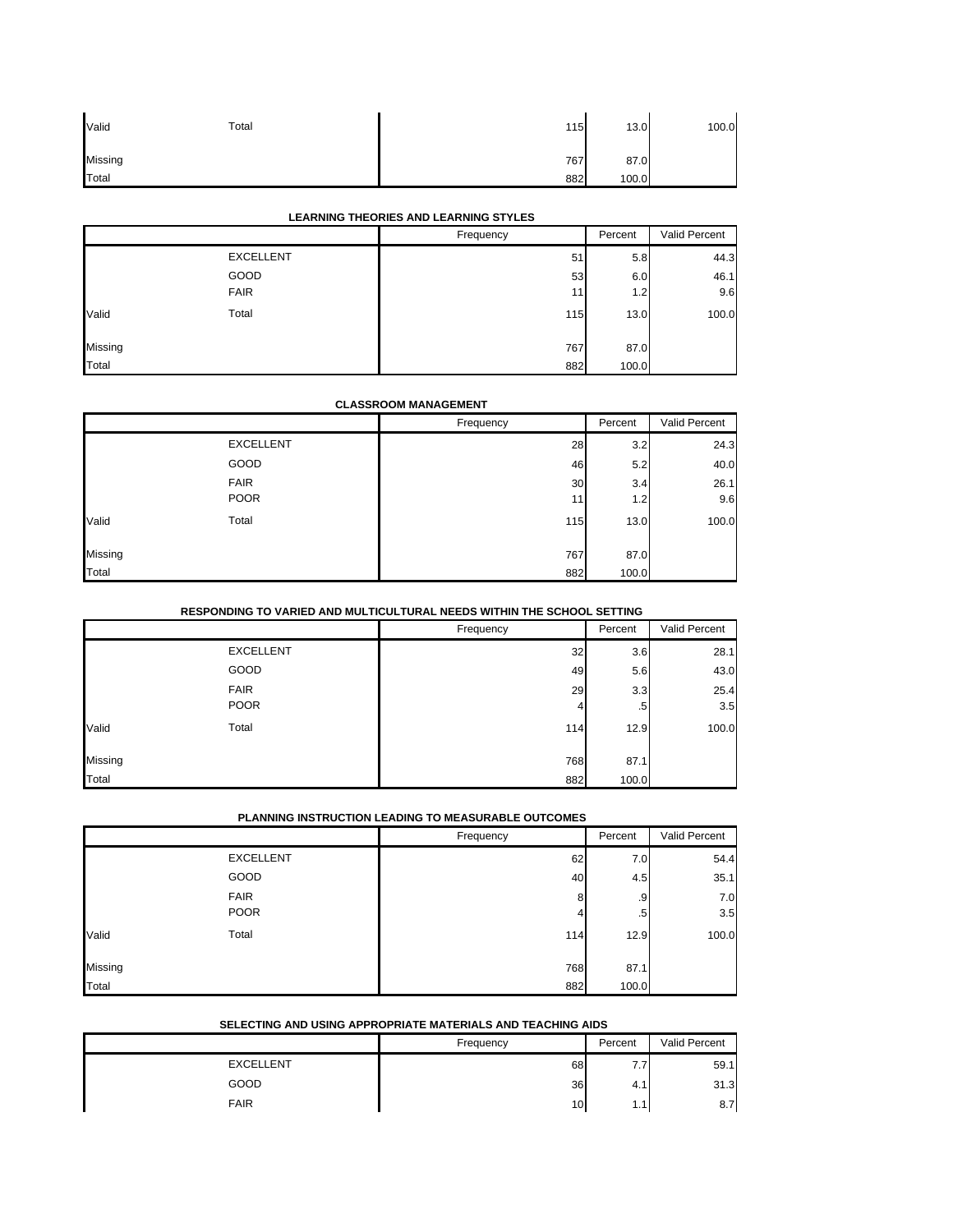POOR  $\begin{bmatrix} 1 & 1 & 1 & 1 \end{bmatrix}$  .9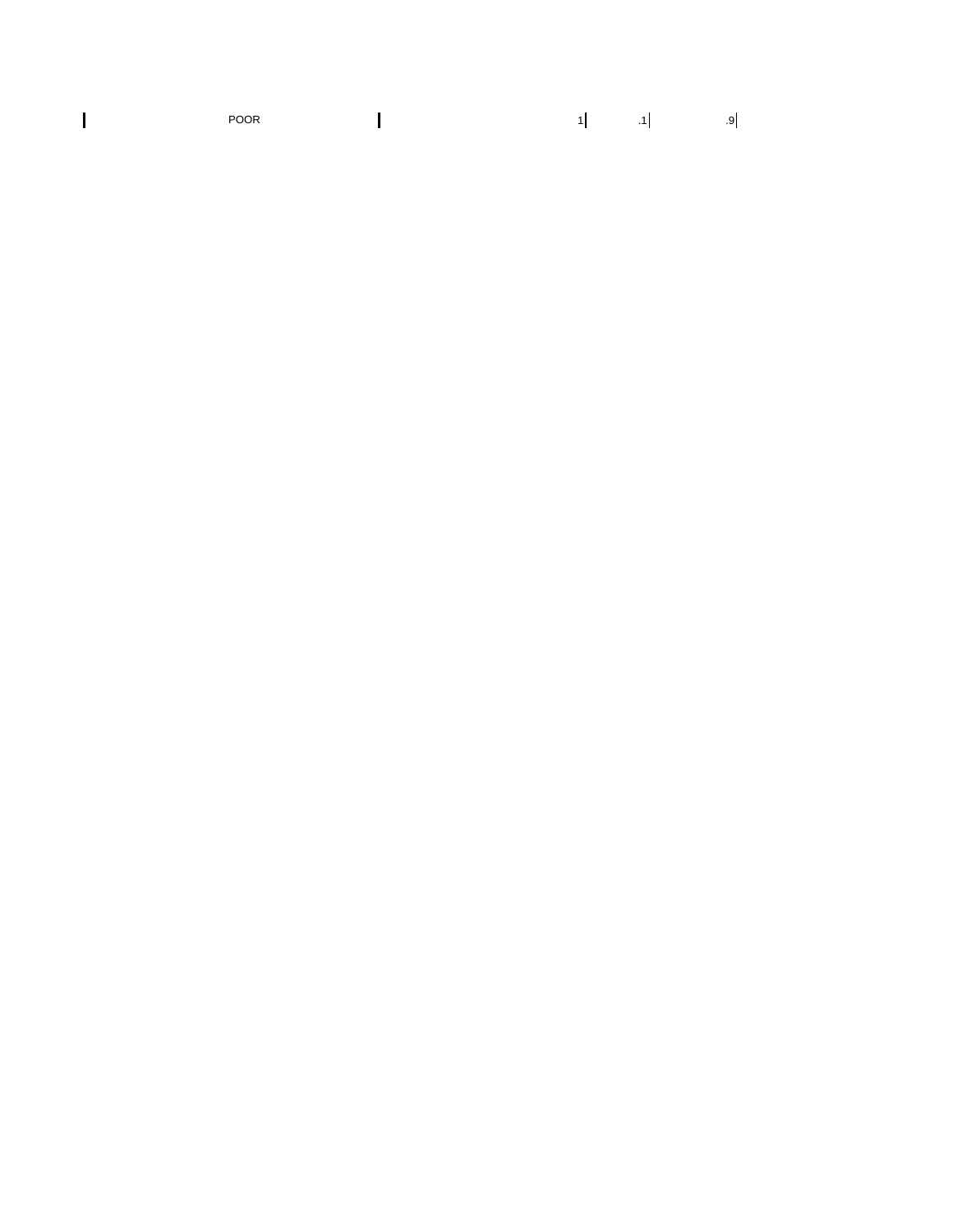| Valid   | Total | 115 | 13.0  | 100.0 |
|---------|-------|-----|-------|-------|
| Missing |       | 767 | 87.0  |       |
| Total   |       | 882 | 100.0 |       |

### **DIAGNOSING AND EVALUATING STUDENT NEEDS**

|         |                  | Frequency | Percent | Valid Percent |
|---------|------------------|-----------|---------|---------------|
|         | <b>EXCELLENT</b> | 33        | 3.7     | 28.4          |
|         | GOOD             | 58        | 6.6     | 50.0          |
|         | <b>FAIR</b>      | 22        | 2.5     | 19.0          |
|         | <b>POOR</b>      | 3         | .3      | 2.6           |
| Valid   | Total            | 116       | 13.2    | 100.0         |
| Missing |                  | 766       | 86.8    |               |
| Total   |                  | 882       | 100.0   |               |

#### **ENCOURAGING AND MOTIVATING STUDENTS TOWARD LEARNING**

|         |                  | Frequency       | Percent | Valid Percent |
|---------|------------------|-----------------|---------|---------------|
|         | <b>EXCELLENT</b> | 59              | 6.7     | 50.9          |
|         | GOOD             | 40              | 4.5     | 34.5          |
|         | <b>FAIR</b>      | 12 <sub>1</sub> | 1.4     | 10.3          |
|         | <b>POOR</b>      | 5               | .6      | 4.3           |
| Valid   | Total            | 116             | 13.2    | 100.0         |
| Missing |                  | 766             | 86.8    |               |
| Total   |                  | 882             | 100.0   |               |

### **ACCEPTING DIFFERENCES OF INDIVIDUALS**

|         |                  | Frequency | Percent | Valid Percent |
|---------|------------------|-----------|---------|---------------|
|         | <b>EXCELLENT</b> | 70        | 7.9     | 61.4          |
|         | GOOD             | 35        | 4.0     | 30.7          |
|         | <b>FAIR</b>      | 8         | .9      | 7.0           |
|         | <b>POOR</b>      |           | .1      | .9            |
| Valid   | Total            | 114       | 12.9    | 100.0         |
| Missing |                  | 768       | 87.1    |               |
| Total   |                  | 882       | 100.0   |               |

## **G CO O O S S S, CO U S O SC OO PROFESSIONALS**

|         |                  | Frequency | Percent      | Valid Percent |
|---------|------------------|-----------|--------------|---------------|
|         | <b>EXCELLENT</b> | 59        | 6.7          | 51.3          |
|         | GOOD             | 40        | 4.5          | 34.8          |
|         | <b>FAIR</b>      | 12        | 1.4          | 10.4          |
|         | <b>POOR</b>      | 4         | $.5^{\circ}$ | 3.5           |
| Valid   | Total            | 115       | 13.0         | 100.0         |
| Missing |                  | 767       | 87.0         |               |
| Total   |                  | 882       | 100.0        |               |

#### **HAVING CONFIDENCE IN YOUR PERSONAL COMPETENCE AS A TEACHER**

|                 | -reauencv | Percent              | /alid<br>Percent |
|-----------------|-----------|----------------------|------------------|
| <b>FNT</b><br>- | 56        | $\sim$ $\sim$<br>∪.∪ | 48.7             |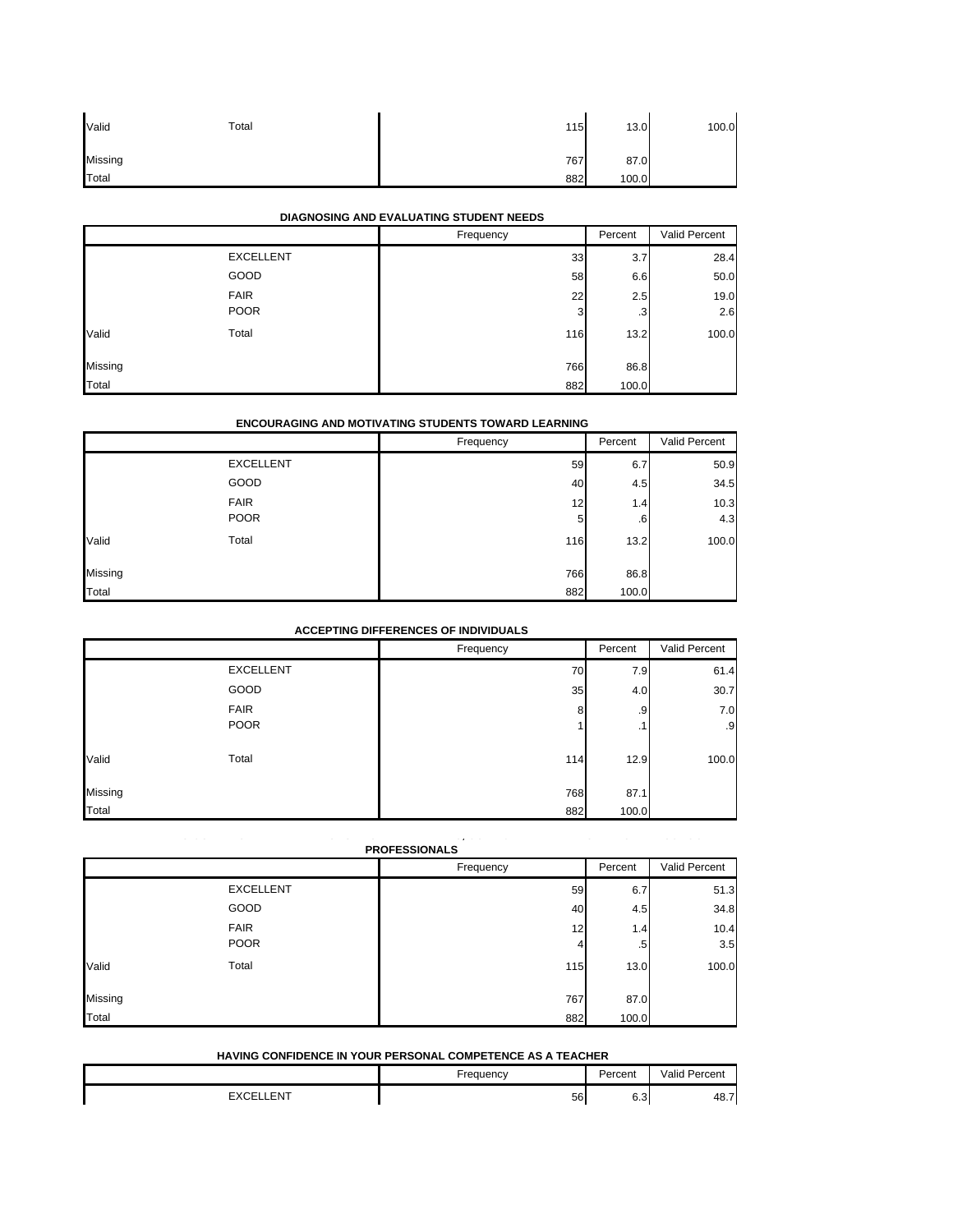$\begin{array}{c} \hline \end{array}$ 

GOOD 44 5.0 38.3 FAIR 13.0